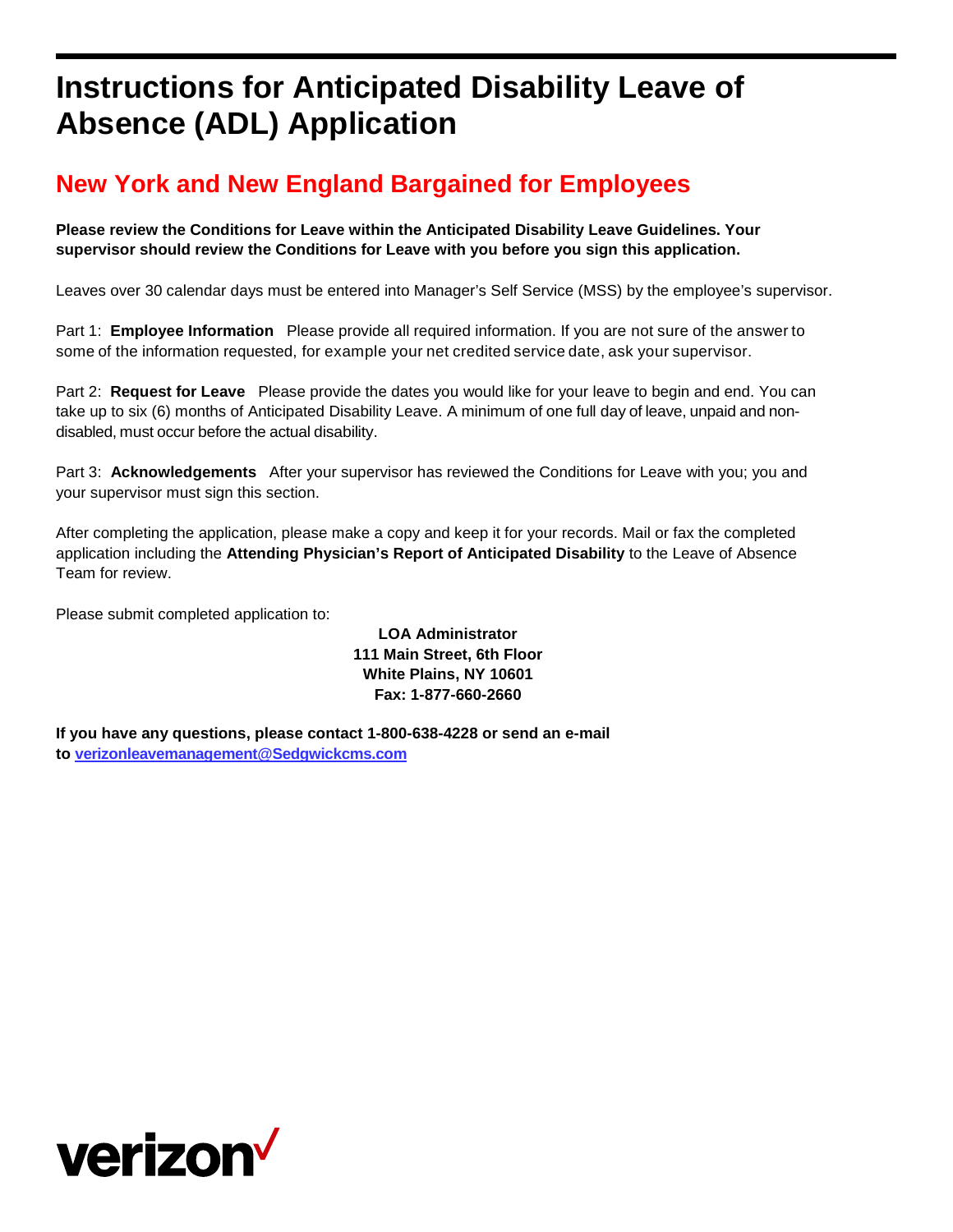#### **Application for Anticipated Disability Leave of Absence (New York and New England Bargained for Employees)**

| <b>Part 1: Employee Information</b>                                                                                       |                         |                                       |
|---------------------------------------------------------------------------------------------------------------------------|-------------------------|---------------------------------------|
| <b>Employee Name:</b>                                                                                                     |                         |                                       |
|                                                                                                                           |                         |                                       |
| <b>Employee's EMPLID:</b>                                                                                                 | <b>Employee's NCSD:</b> |                                       |
| <b>Employee's Address during Leave:</b>                                                                                   |                         | Employee's Telephone # during Leave:  |
|                                                                                                                           |                         |                                       |
|                                                                                                                           |                         |                                       |
| <b>Department Contact:</b>                                                                                                |                         | <b>Department Contact Telephone #</b> |
|                                                                                                                           |                         |                                       |
| <b>Supervisor's Name:</b>                                                                                                 | <b>Director's Name:</b> |                                       |
|                                                                                                                           |                         |                                       |
| Part 2: Request for Leave (Please check one)                                                                              |                         |                                       |
|                                                                                                                           |                         |                                       |
| Nature of Anticipated Disability Surgery                                                                                  | $\Box$ Pregnancy        | Other                                 |
| Note: Requested first day of leave must be at least one day prior to the anticipated disability and a scheduled work day. |                         |                                       |
| Full Time Leave, to begin on<br>$\overline{1}$                                                                            |                         |                                       |
|                                                                                                                           |                         |                                       |
| <b>Estimated Date Disability Will Begin</b>                                                                               |                         |                                       |
|                                                                                                                           |                         |                                       |
| Part 3: Acknowledgements                                                                                                  |                         |                                       |
| I hereby apply for an Anticipated Disability Leave of Absence, in accordance with the Company's Anticipated Disability    |                         |                                       |
| Leave of Absence Guidelines and subject to the Conditions for leave. I have read and understand these conditions.         |                         |                                       |
| <b>Employee Signature:</b>                                                                                                |                         | Date:                                 |
| The above employee has applied for an Anticipated Disability Leave Absence. I have reviewed the Anticipated Disability    |                         |                                       |
| Leave of Absence Guidelines and the Conditions for Leave with the employee.                                               |                         |                                       |
|                                                                                                                           |                         |                                       |
|                                                                                                                           |                         |                                       |
| Supervisor Signature:                                                                                                     |                         | Date:                                 |
|                                                                                                                           |                         |                                       |
|                                                                                                                           |                         |                                       |
|                                                                                                                           |                         |                                       |
|                                                                                                                           |                         |                                       |
|                                                                                                                           |                         |                                       |
|                                                                                                                           |                         |                                       |
|                                                                                                                           |                         |                                       |
|                                                                                                                           |                         |                                       |
|                                                                                                                           |                         |                                       |
|                                                                                                                           |                         |                                       |
|                                                                                                                           |                         |                                       |
|                                                                                                                           |                         |                                       |
|                                                                                                                           |                         |                                       |
|                                                                                                                           |                         |                                       |

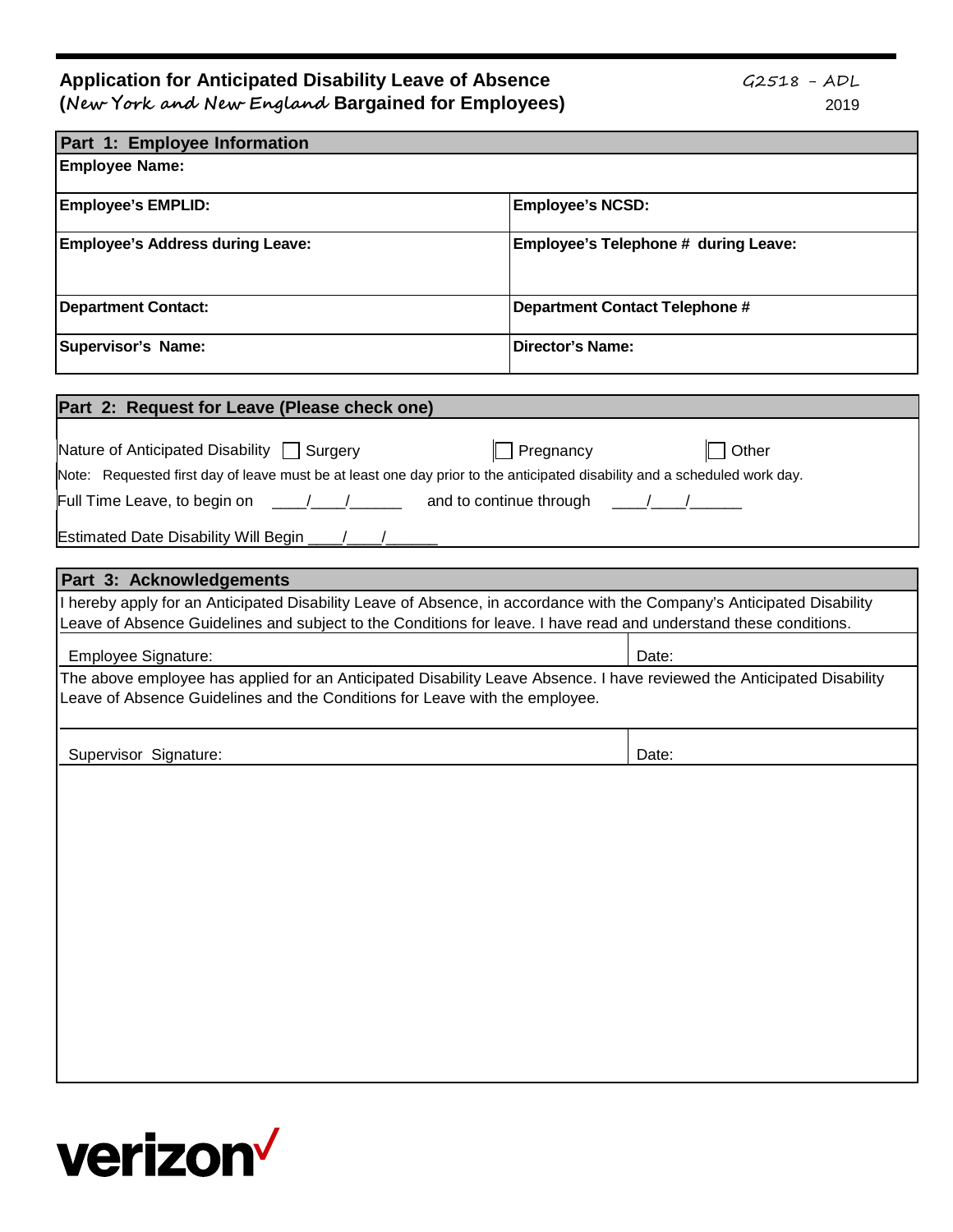#### Attending Physician's Report of Anticipated Disability **GALL AND ACASES** - ADL

2019

| Name (Last, First, Middle Initials) | <b>NCSD</b>  | EMPLID                            |
|-------------------------------------|--------------|-----------------------------------|
|                                     |              |                                   |
| Job Title                           | Home Address | Telephone No. (Include Area Code) |
|                                     |              |                                   |
| Start Data of Logyon                |              |                                   |

Start Date of Leave:

#### **AUTHORIZATION TO RELEASE MEDICAL INFORMATION**

Physician Name **Telephone No.** (Include Area Code)

Address

To Dr.

You are hereby authorized and requested to furnish all necessary information concerning my anticipated disability to Verizon. Please retain a copy for your records and return the original in the envelope provided.

Employee Signature **Date** 

| <b>ATTENDING PHYSICIAN'S REPORT</b>      |                                                                                                                                                                                                                                    |  |
|------------------------------------------|------------------------------------------------------------------------------------------------------------------------------------------------------------------------------------------------------------------------------------|--|
| <b>ANTICIPATED DISABILITY IS DUE TO:</b> |                                                                                                                                                                                                                                    |  |
| $\Box$ Pregnancy                         |                                                                                                                                                                                                                                    |  |
| Anticipated Surgery                      |                                                                                                                                                                                                                                    |  |
|                                          |                                                                                                                                                                                                                                    |  |
|                                          |                                                                                                                                                                                                                                    |  |
| Physician Signature                      | Date                                                                                                                                                                                                                               |  |
| <b>RETURN COMPLETED FORM TO:</b>         | <b>LOA Administrator</b><br>111 Main Street, 6th Floor<br>White Plains, NY 10601<br>Fax: 1-877-660-2660<br>If you have any questions, please contact 1-800-638-4228 or send an<br>e-mail to verizonleavemanagement@Sedgwickcms.com |  |